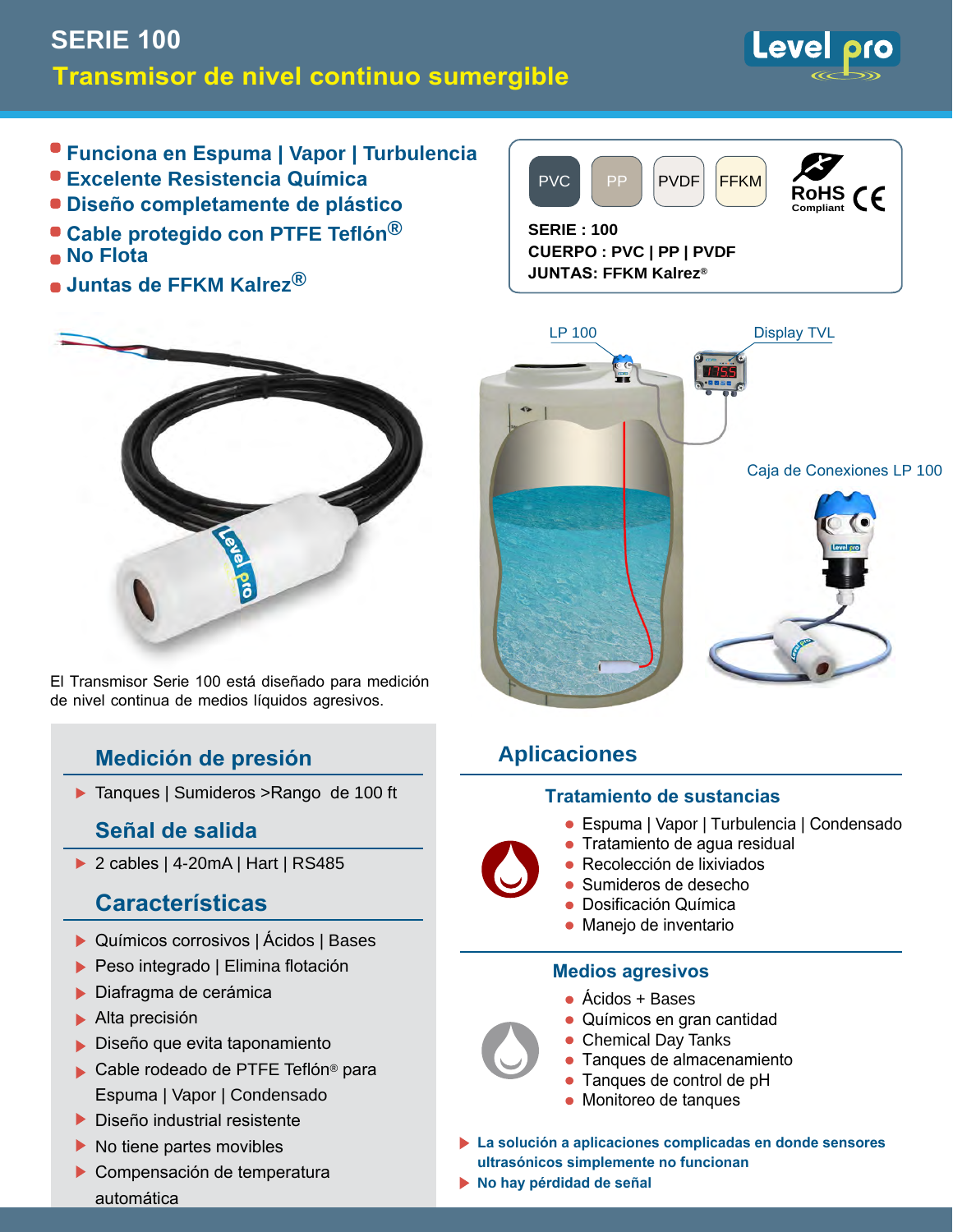

### **Rango de presión de Entrada**

| Nivel $\text{ft/H}_2\text{O}$ |     | 14  | 20  | 34  | 54  | * Consulte a la fábrica para niveles > 54 Ft |
|-------------------------------|-----|-----|-----|-----|-----|----------------------------------------------|
| Sborepresión                  | psi | 210 | 290 | 290 | 380 |                                              |
| Presión de ruptura >          | psi | 290 | 580 | 580 | 720 |                                              |

#### **Señal de salida | Fuete de poder**

|  | 2 cables 4-20mA   Hart   RS 485   Voltaje |
|--|-------------------------------------------|
|--|-------------------------------------------|

#### **Rendimiento**

| Precisión                                                                                                           | < $\pm$ 0.5% Escala completa o mejor               |  |  |  |  |  |
|---------------------------------------------------------------------------------------------------------------------|----------------------------------------------------|--|--|--|--|--|
| Permissible load                                                                                                    | $R_{\text{max}} = [(Vs-Vs_{\text{min}})/0.02 A]$   |  |  |  |  |  |
| Influence effects                                                                                                   | Supply: 0.05% Full Scale<br>Load: 0.05% Full Scale |  |  |  |  |  |
| Estabilidad a largo plazo                                                                                           | < $\pm$ 0.1% Escala completa a lo largo de un año  |  |  |  |  |  |
| Tiempo de repuesta                                                                                                  | $<$ 10 msec                                        |  |  |  |  |  |
| <sup>1</sup> Precisión de acuerdo a IEC 60770 - Limit Point Adjustment   Non-Linearity   Histéresis   Repetibilidad |                                                    |  |  |  |  |  |

#### **Efectos Térmicos | Offset and Span**

| Error Térmico | $<$ ± 0.2% FSO/K                                                   |
|---------------|--------------------------------------------------------------------|
|               | en rango compensado -25 - 70 $^{\circ}$ C   -13 - 158 $^{\circ}$ F |

#### **Temperaturas permisibles**

| Temperaturas permisibles | <b>PVC</b> 32°F - 140°F   PP -4° - 178°F   PVDF -30 - 178 °F   Almacenamiento -10°C - 60°C |
|--------------------------|--------------------------------------------------------------------------------------------|
|                          |                                                                                            |

#### **Protección Eléctrica**

| Protección contra corto circuito                          | Permanente                                                       |  |  |  |
|-----------------------------------------------------------|------------------------------------------------------------------|--|--|--|
| Protección contra polaridad invertida No afecta al sensor |                                                                  |  |  |  |
|                                                           | Compatibilidad electromagnética Inmunida de acuerdo con EN 61326 |  |  |  |
| Protección contra corto circuito                          | Permanente                                                       |  |  |  |

#### **Conexión Eléctrica**

| Cable recubierto                                                                      | PTFE (Teflon®)   0 - 200°F |  |  |  |  |
|---------------------------------------------------------------------------------------|----------------------------|--|--|--|--|
| Cable de tres fases con tubo de aire integrado para referencia de presión atmosférica |                            |  |  |  |  |

#### **Materiales | En contacto con líquido**

| Carcasa   | PVC   PP   PVDF            |
|-----------|----------------------------|
| Juntas    | FFKM - Kalrez®             |
| Diafragma | Ceramic Al <sub>2</sub> 03 |